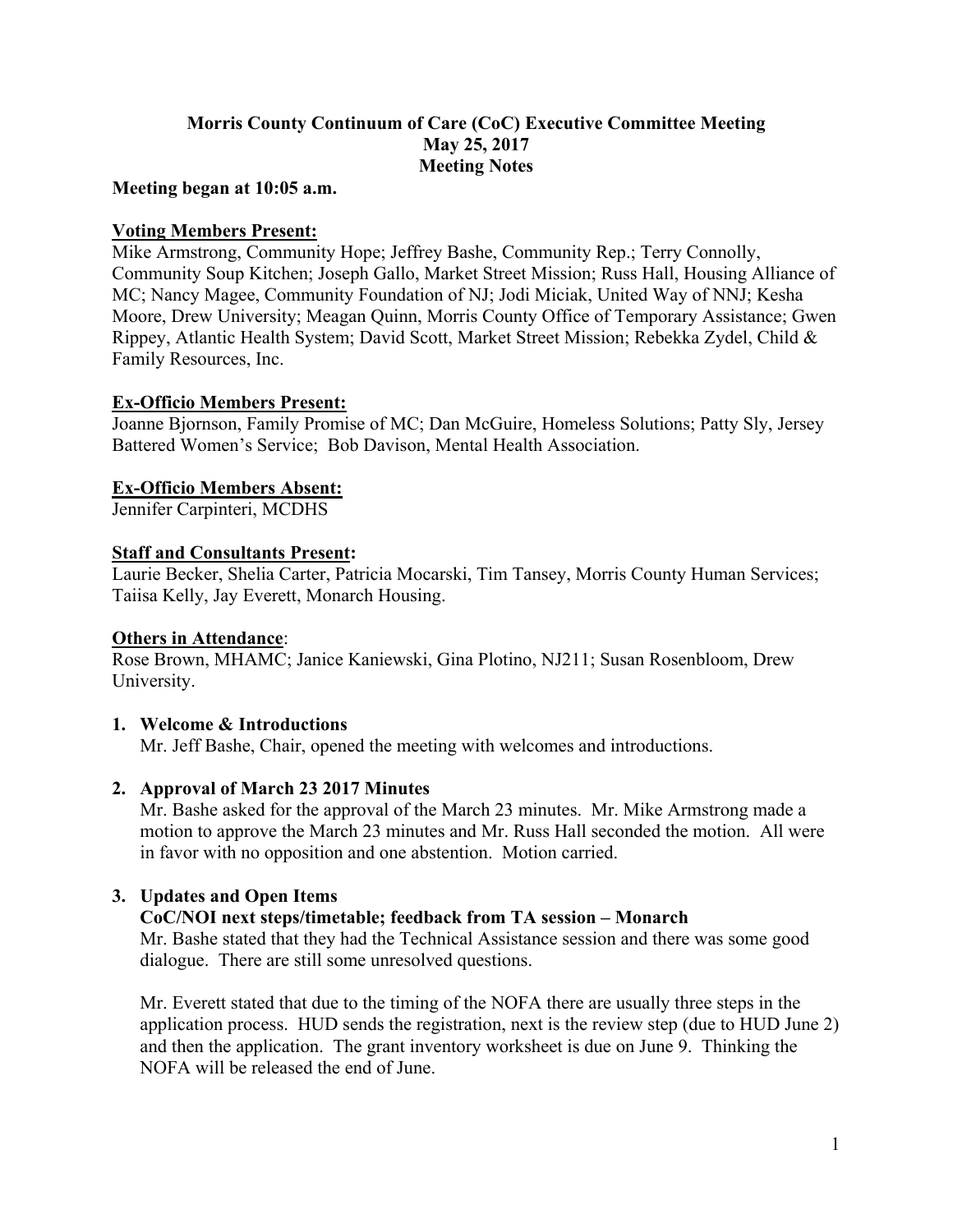The 2017 NOFA release and CoC application schedule are still uncertain. The committee will have to review after the NOFA is out. Hoping to schedule the agency presentation session for the first week in July with ranking meeting within the next few days. If there are delays, this time frame will have to be adjusted. Mr. Bashe will be away July 18-28. He will poll members for their availability in June/July/August.

Mr. Bashe stated that he expects all the committee to serve on the review committee unless they are in conflict. Mr. Everett stated that once the NOFA comes out there will be a Technical Assistance session to help everyone understand the process. Then reviewers will have to meet to hear agency presentations and score/rank the proposals. These sessions can be done in one day or there may need to be at least two meetings. The committee has about 30 days from the due date to notify folks.

Mr. McGuire asked about the new category, Transitional Housing and Rapid Re-Housing (TH and RRH) would like to know since Homeless Solutions may make another application. Ms. Kelly stated there will be a lot of details in the NOFA and after it is released there will be more information.

Ms. Kelly stated that May 30 the Notice of Intent was due. These will be compiled and distributed to reviewers by the County.

## **Point-in-Time (PIT) Count – Ms. Kelly**

The full PIT report is not yet available. In general, the numbers are good. Mr. Bashe asked Ms. Kelly to find out where we stand. It appears that many folks (last year 36%) were from out of county. Mr. Everett stated that for 2017 it looks like about 42% are out of county or did not specify where they were from.

Discussion ensued. Ms. Kelly stated other counties have the same problem. The question is how to address this problem. Some counties try to return people back to where they came from. Ms. Quinn stated that OTA gives people bus tickets if they want to go back to where they came from. However, it is their decision and many want to stay. Many come to Morris to use the soup kitchen, drop in center, and other services. If we want to decrease this number, we need to identify the reason for the increase and may need to look at doing something about it.

Mr. McGuire provided a preliminary analysis of 2016 data on homeless moves in and out of the county. Mr. Bashe has requested this information for 2014 and 2015 and we will get 2017 data with the full report. If there is a clear trend on net inflows from other counties, we need to fully understand any implications and determine appropriate actions. Ms. Bjornson stated that once we have the Coordinated Entry this could address this and a policy developed. Priority will be given to people from Morris County. Perhaps we can talk to other counties to see how they reduced their numbers. This could also lead to discussions with HUD and others. This will be discussed at the Management Team meeting.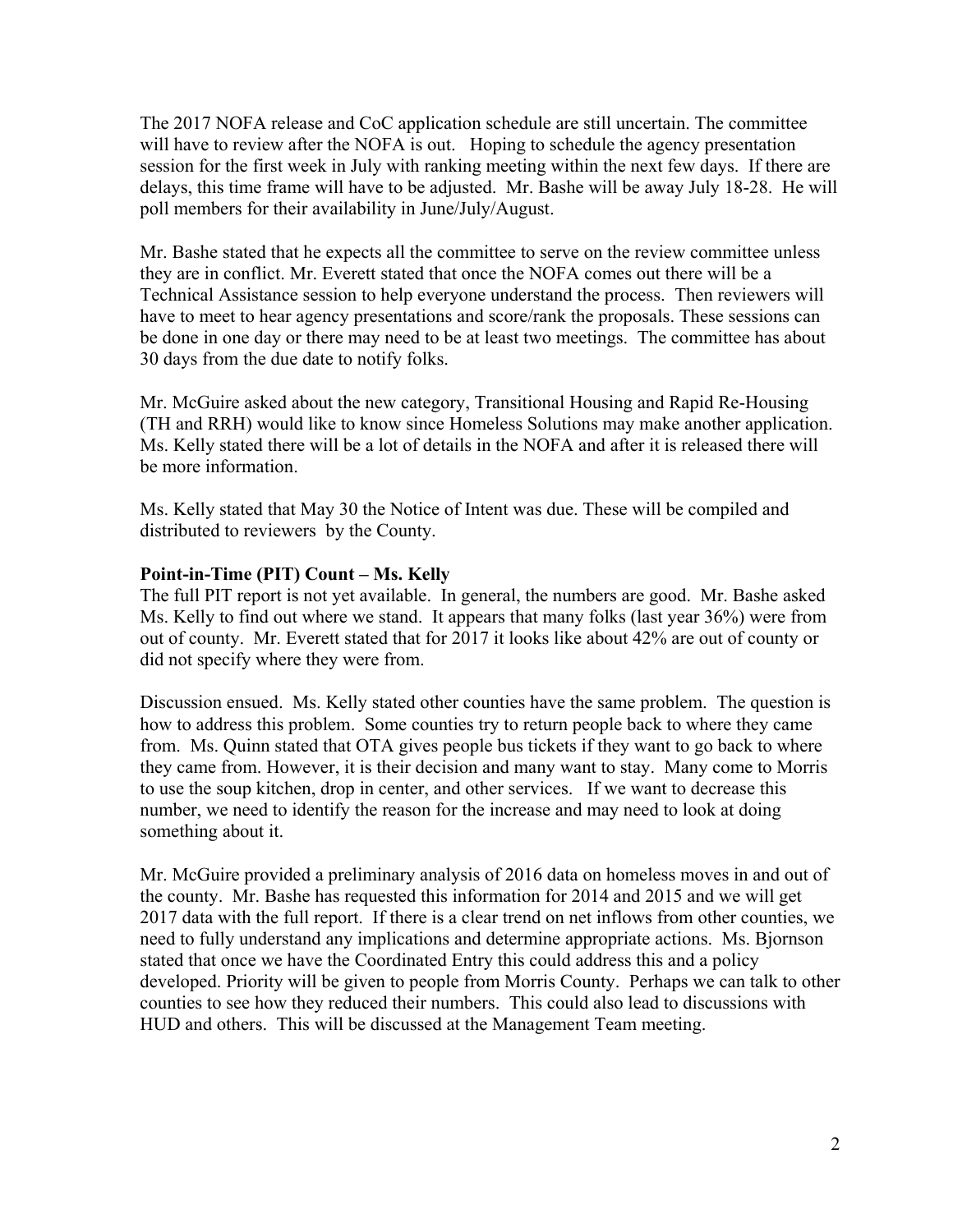## **Discuss Proposed Changes to CAS Role/Attendance & Role of Provider Resource Committee –Mr. Bashe**

CAS is still struggling to find an identity and purpose. Mr. Bashe believes there was an agreement that the recent role statement, which makes CAS the hub for the CoC subcommittees (including the revived Provider Resource Committee (PRC), which is doing good work) and a key reviewer of CoC subcommittee work, still makes sense. Not sure that the right people are in the room or that there is a two-way information flow. Some suggestions for improvement to the CAS were a more focused and meaty agenda, more senior agency representation, making it an educational forum, less meetings, etc.

Mr. Bashe will draft a job description for CAS representatives that will reflect the group's purpose. After the description is reviewed and finalized, he will request that each CAS member agency consider this when designating a CAS representative. Mr. Bashe requested that agencies now sitting on the EC consider nominating a person who could chair CAS for the next twelve months.

Ms. Becker suggested that the Cross Systems Committee might serve the CoC as a CAS alternative. Perhaps the two groups can be combined. The Management Team will review this.

## **Code Blue Update – Mr. Bashe**

Mr. Bashe stated the Code Blue law passed and was signed with no funding attached. Ms. Becker stated that Morris has an emergency sheltering protocol in place already that appears to meet the requirements. The Department of Human Services and the Office of Temporary Assistance (OTA) are instrumental in activating the "code blue" emergency sheltering plan for Morris County. OTA coordinates with the Office of Emergency Management (OEM) and the municipalities to be identify the warming centers that are open when there is a Code Blue. OTA also offers motel placement for some homeless individuals.

Mr. Everett said that if a Code Blue were to happen, it would be important to find out who the folks are that are coming to the warming centers and how to link them to the Coordinated Entry. There is a need to find out if there are geographical gaps in services and if there any areas that are not opening warming sites. Ms. Bjornson and Ms. Connelly will work together on a potential Code Blue warming site at Our Promise.

#### **County ID Cards Update – Ms. Becker**

Ms. Becker stated that the County Clerk decided not to provide County ID cards for adults ages 18-54 years. ID cards are very important for treatment and services. Ms. Carpinteri will be sure there is an alternate way County ID cards to be provided. Ms. Kelly stated that the Division of Motor Vehicles will issue people a free ID. You can get a free birth certificate from Trenton if you are born in New Jersey. Ms. Connelly stated this would affect vouchers since vouchers cannot be given to people without a County ID. Ms. Becker stated that Ms. Carpinteri should have an update very soon on the new process.

#### **Project Homeless Connect – Ms. Brown**

The Mental Health Association and the Department of Human Services will take the lead on Project Homeless Connect and planning will begin shortly.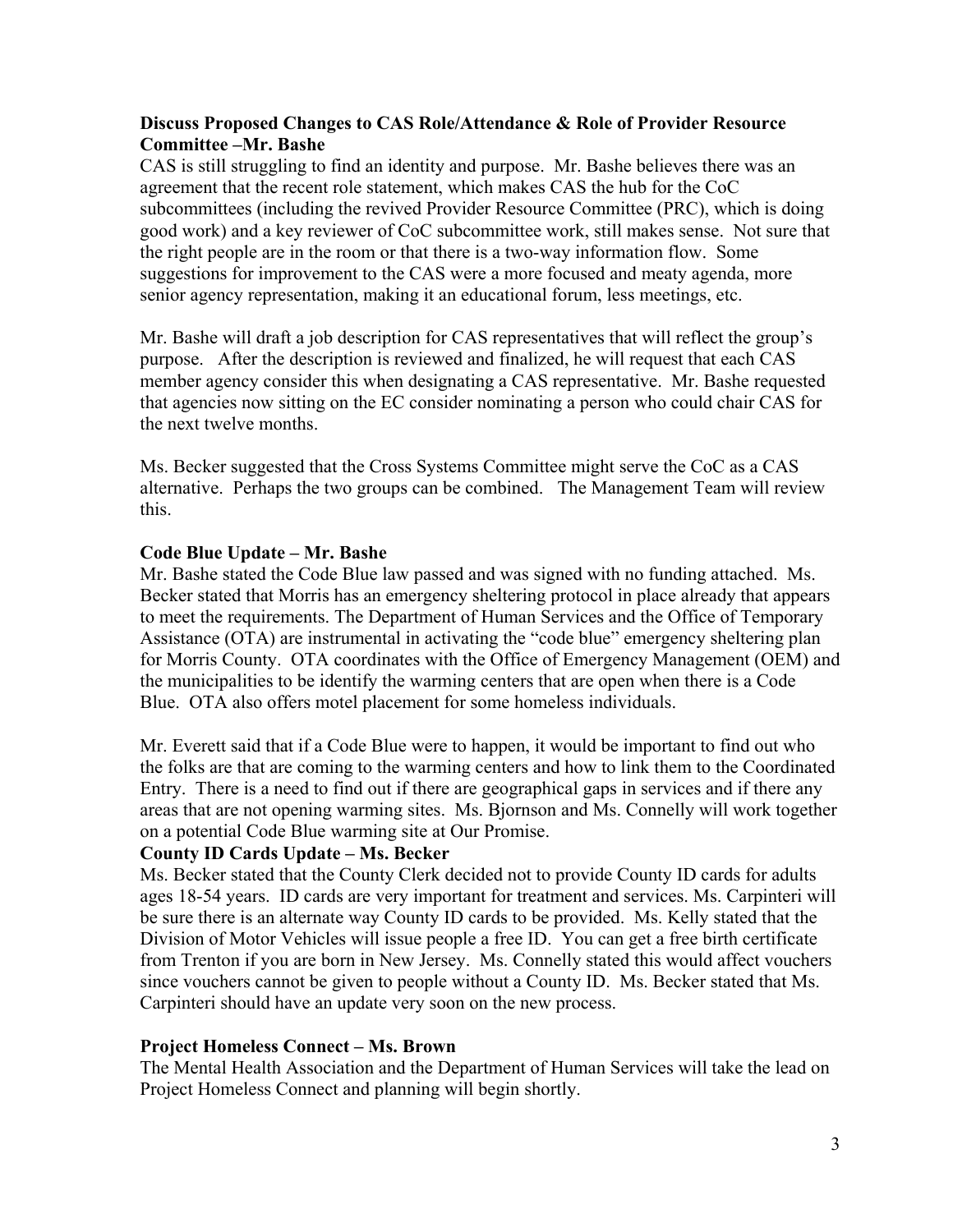## **Atlantic Health Homeless Healthcare – Ms. Gwen Rippey**

The AHS/MMH-led health initiative is trying to reduce barriers and ensure that the homeless have access to health services. Atlantic Health has some things in place. They will not send people back out on the street. Comment made that Atlantic Health has been very helpful to the homeless and through their efforts, lives have been saved.

The Zufall Center now has access to Atlantic's records and Atlantic has access to Zufall's records. They have figured this out so that records can be moved and accessed. They are retraining physicians so they can access records from each another.

They have met with Homeless Solutions, the Soup Kitchen, Family Promise and other organizations and are working on barriers and concerns. Mr. Bashe will explore this further with Ms. Rippey. Mr. Bashe feels this is something the CAS should be working on.

## **DCA Housing First Consortium Update – Mr. Bashe**

Mr. Bashe stated that Morris County got 50 vouchers but only about a dozen of them are leased up. The DCA Housing First Consortium is still struggling with this. Ms. Bjornson stated there are many challenges. There are many applications pending. There are six that just were approved and six more to be approved by June. The Permanent Housing subcommittee is focusing its efforts on finding properties/landlords for these clients.

Ms. Bjornson stated that Family Promise is giving landlords a \$1,000 sign on bonus from to encourage them to accept vouchers. They have also gone out and talked to landlords to try to work with them so they will not evict a tenant. Mr. Hall stated that they are trying to get a meeting with DCA to talk to them about the lack of housing in Morris. Even if there was housing, DCA makes it difficult to get approval. Mr. Everett asked if DCA can give us more flexibility or if they can give the landlord extra money as an incentive.

Ms. Bjornson stated that counties vary and some have more housing available. Once Morris has the Coordinated Entry, clients will have their IDs and information already and the application process for DCA vouchers will be easier. Mr. Bashe stated that if folks are not leased up by Sept. 28 Morris will lose these vouchers. He will talk to Ms. Brown to work on this.

# **Affordable Housing FH Presentation – Mr. Bashe/Mr. Hall**

The Affordable Housing presentation went well. There were questions asked. It set the stage for further conversation. The Freeholders seem interested. The hope is to get the community more involved. Mr. Hall talked about landlord issues and the county asked for more information. He spoke with Ms. Carpinteri and they will meet in July to talk about a report and engaging some of the Freeholders regarding Morris's lack of affordable housing units.

Ms. Sly asked about the Central Park Complex. Ms. Becker stated that not much is happening. It is a slow process and there is only one home vacant. Mr. McGuire says he would like to know soon so they can prepare to occupy the space (if they are chosen). Mr.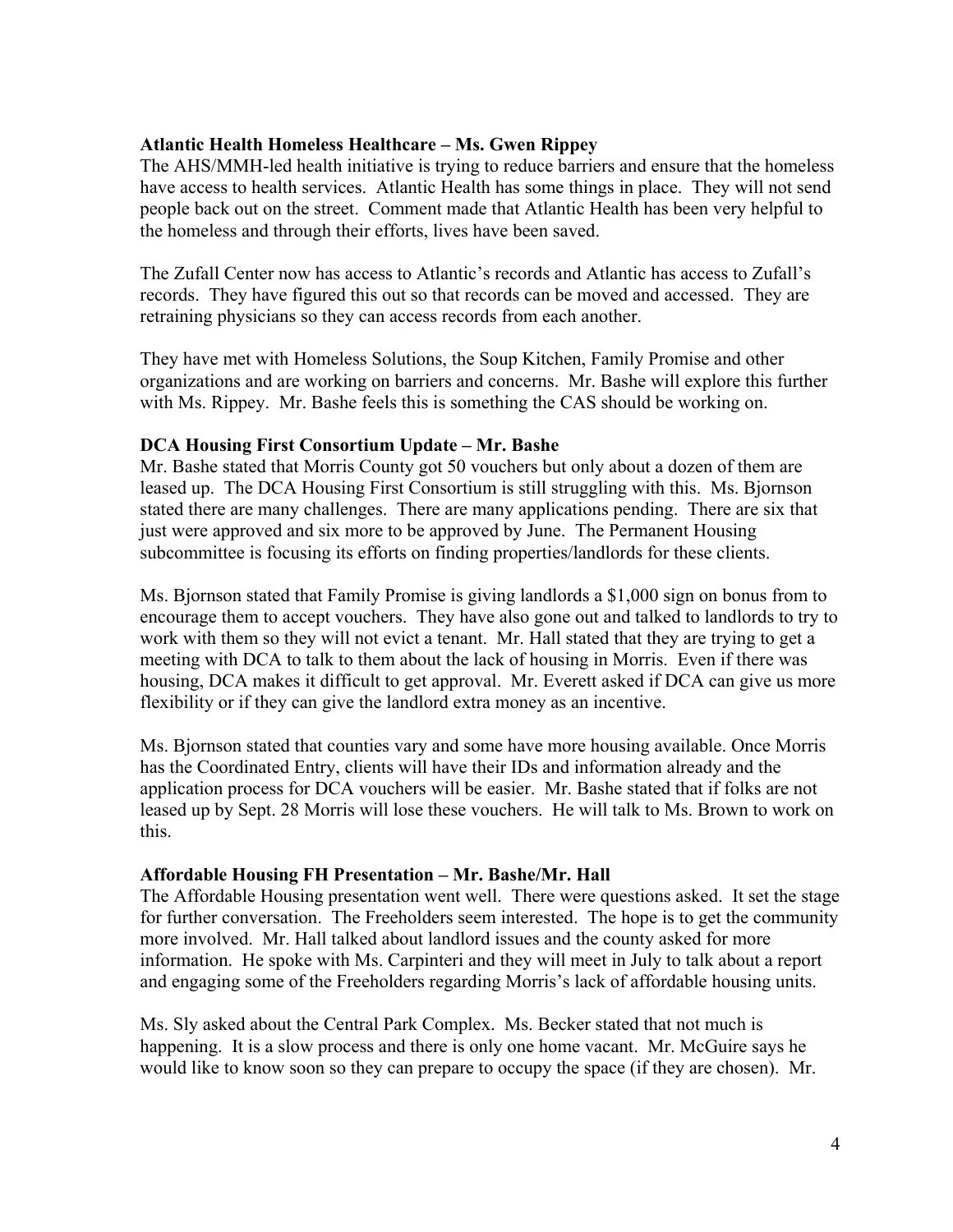Bashe stated there will be a lot of competition. Ms. Becker stated the Advisory leadership group will help make the decision.

## **4. Committee/Subcommittee Reports: CAS – already covered**

## **Permanent Housing – Mr. Hall**

The committee has been focusing on landlords. There is an issue with the consortium regarding paperwork associated with vouchers. They talked about this to folks in Trenton. In Trenton, vouchers are more attractive to landlords, especially for those who had a high turnover in tenants. It seems finding landlords is less of an issue in other areas. Some counties already have the Coordinated Entry in place and agencies work well together. Some counties get money from other areas to support landlord programs. (Report distributed.)

There is a need to get units lined up in advance. That is the most important part of the committee's job. They need to work together and collectively find housing units. The Coordinated Entry will make this easier. They are considering having landlord recognition events and publicizing their efforts.

The Housing Authority has 634 vouchers that are leased up. They are all around the county. They do not have a high turnover so are more successful. Mr. Hall stated that since they have a different population and a low turnover it is a different situation. Ms. Moore stated that she has interns from Drew University working with Monarch on a study on landlord attitudes and barriers to using housing vouchers. They passed out their proposal to do this study in Morris. Mr. Bashe asked for the committee's approval on having the interns do the study working with Monarch. Ms. Moore feels that by doing this study we can learn more about how to address the present barriers. They will use this committee and the Housing Alliance as their partners. They will use this research for the purpose of action and in the end create an action plan. This is something that will add to the value of the community. In the past, Drew has worked with Monarch and Homeless Solutions. Ms. Bjornson suggested CAS work with them as well. Mr. Bashe would like the committee to endorse the study. All were in favor with no opposition and no abstentions. Morris will serve as a pilot, and the study will begin this summer.

#### **Coordinated Assessment – Ms. Bjornson (report distributed)**

Ms. Bjornson said 211 is here today and they will attend all EC meetings from now on. They have two grants for the drop in center and the screening center. 211 is ready to begin. The infrastructure is done and they are waiting on a customized screening tool. Gina has collected the scoring information, the policy documents and prioritization summaries that we can use. Ms. Rippey asked if they might be able to add some health questions to the assessment. Ms. Bjornson will look into. The startup is planned for mid-late September and bug fixing during fourth quarter.

#### **HMIS Data Quality – Ms. Carter/Monarch**

Mr. Bashe said this group is doing a great job and our data is greatly improved. Ms. Carter stated she was at a meeting on Friday with Ms. Candy Brewster, State HMIS director. Ms.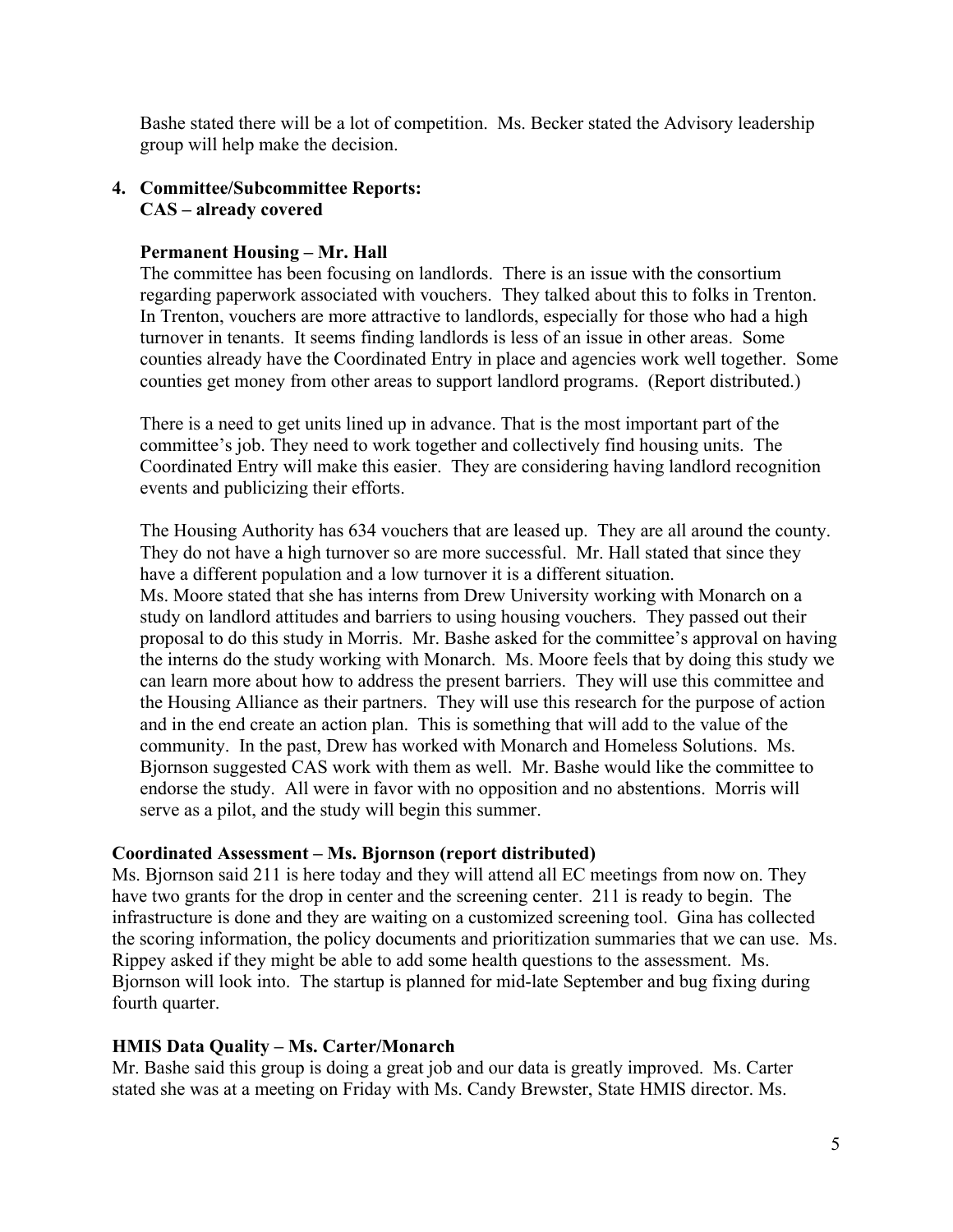Brewster is impressed with Morris County's progress. Morris may be invited to talk about this work and how it all ties together with the Data Quality subcommittee, the Executive Committee, etc. Ms. Bjornson stated there are a few things we need to focus on:

- The agencies that work with the chronically homeless.
- Time it takes for entry of the data. Mr. Everett stated the data needs to be input into HMIS quickly. We need to know who is homeless quickly and try to get them into the system.

Many providers going to the Data Quality meetings have gone to training. There is a need for higher levels to go to training. We can find out more from data if all are trained. Ms. Kelly stated there is a lot of work going on here. The group is winding down setting up their policies and procedures. They will now be able to look more closely at data and how to use data in different ways.

# **System Performance Standards and Monitoring – Ms. Miciak/Monarch**

There will need to be a subcommittee once we get more data. So far, Ms. Miciak is the only one on the subcommittee. Performance information was sent out to the committee and Ms. Kelly stated there are a few pieces to the problem. One area that needs improvement is the need to increase client income and record it correctly. For example we can count annual the cost of living increases as income increases.

There needs to be a monitoring on how Morris is doing system wide and a review process should be done every six months. This will lead to policy and practice changes. Ms. Kelly stated that HUD wants us to get more success at the end of the day and come up with strategies to improve outcomes. Mr. Bashe stated he will need a small group to work on this and how to improve outcomes.

# **Veterans Homelessness – Mr. Armstrong**

Mr. Bashe stated this is an active committee and it is a challenge to identify the homeless veterans. Mr. Armstrong and this committee is doing a great job. They need to reallocate some funding. One third of the homeless veterans come from rural areas. They feel some areas are underserved. He distributed Veteran's Subcommittee Policies and Procedures and Veteran's Referral form. Ms. Mocarski will send an email to all asking for email vote to approve these items. Please respond to her with your comments, concerns and your approval by tomorrow.

Ms. Kelly said that using this form they are trying to create a list of homeless vets. They will then try to connect the vets to the committee and to services.

# **Bridging the Gap Network – Ms. Becker**

Ms. Becker stated the next meeting will be on June 20 at 10:00 a.m. here. A focus is to address youth homelessness. The Network will be gathering information on youth homelessness and trying to strengthen youth services. Ms. Becker asked all to join in to provide input. Ms. Becker will send out an invite and Ms. Arnold will facilitate the group. Mr. Bashe will be attending and all are invited. We are hoping that this committee can become a focal point for addressing youth homelessness, which is a weaker area for Morris in HUD's scoring.